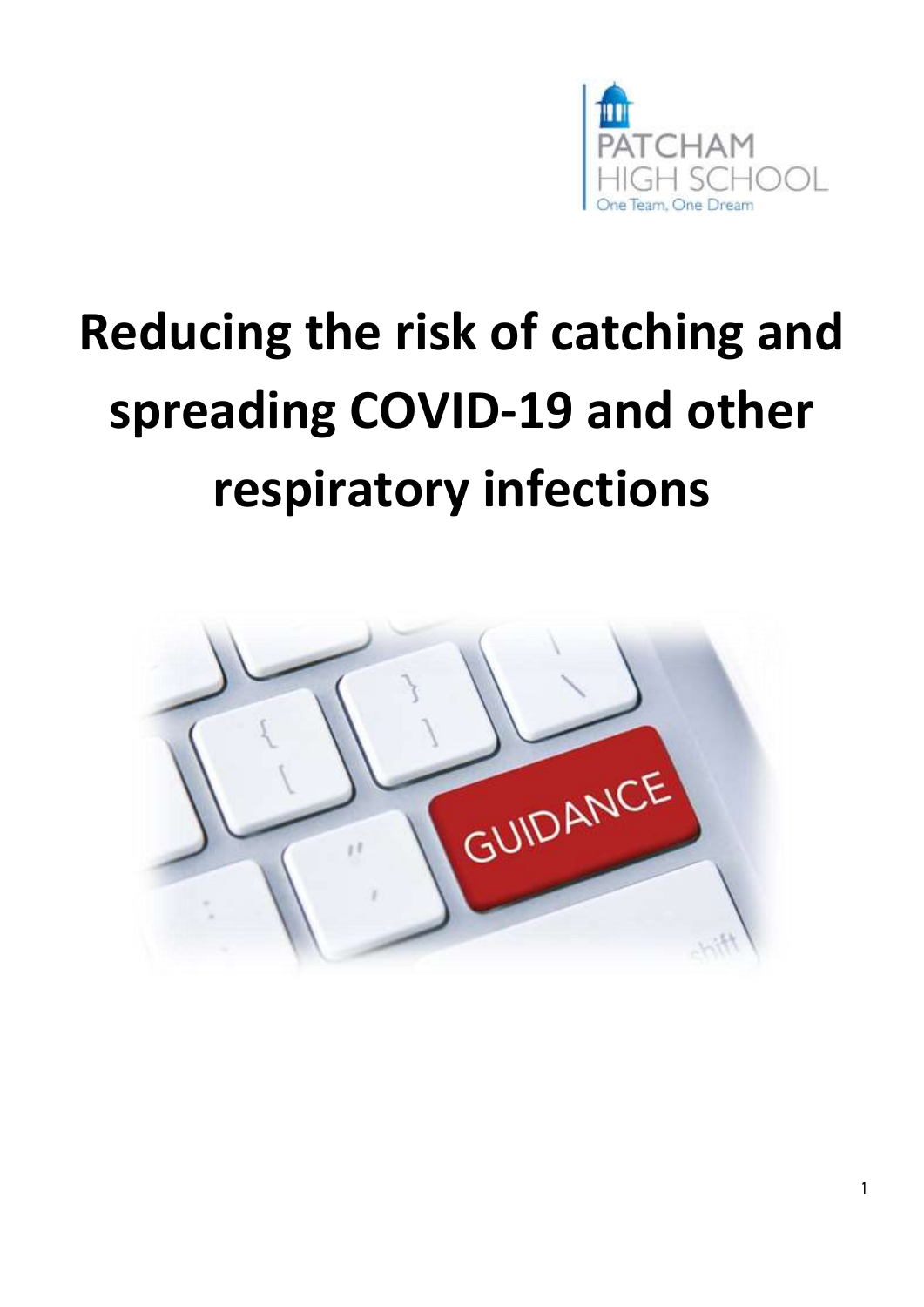## **If you have symptoms of COVID-19 or other respiratory infections**

We follow national guidance for people who have symptoms of respiratory infections including COVID-19 and/or a positive test result. This includes advice for children and young people attending education and childcare settings.

The key points are:

• Children with mild symptoms such as a runny nose, sore throat, or mild cough, who are otherwise well, can continue to attend their education or childcare setting.

• Children and young people who are unwell and have a high temperature should stay at home and where possible avoid contact with other people. They can go back to education or childcare setting when they no longer have a high temperature and they are well enough.

• If a child or young person has a positive COVID-19 test result they should try to stay at home and where possible avoid contact with other people for 3 days after the day, they took the test. The risk of passing the infection on to others is much lower after 3 days if they feel well and do not have a high temperature.

• Adults with a positive COVID-19 test result should try to stay at home and avoid contact with other people for 5 days.

• Children and young people who usually go to school, college or childcare and who live with someone who has a positive COVID-19 test result should continue to attend as normal.

## **Baseline infection prevention**

Our focus is on ensuring baseline infection prevention. This will not necessarily stop infection spreading but aims to interrupt the cycle of infection so that transmission of infection is reduced overall. The measures are:

- 1. Ensuring good hygiene for everyone.
- 2. Maintaining appropriate cleaning regimes.
- 3. Keeping occupied spaces well ventilated.
- 4. Vaccination of those eligible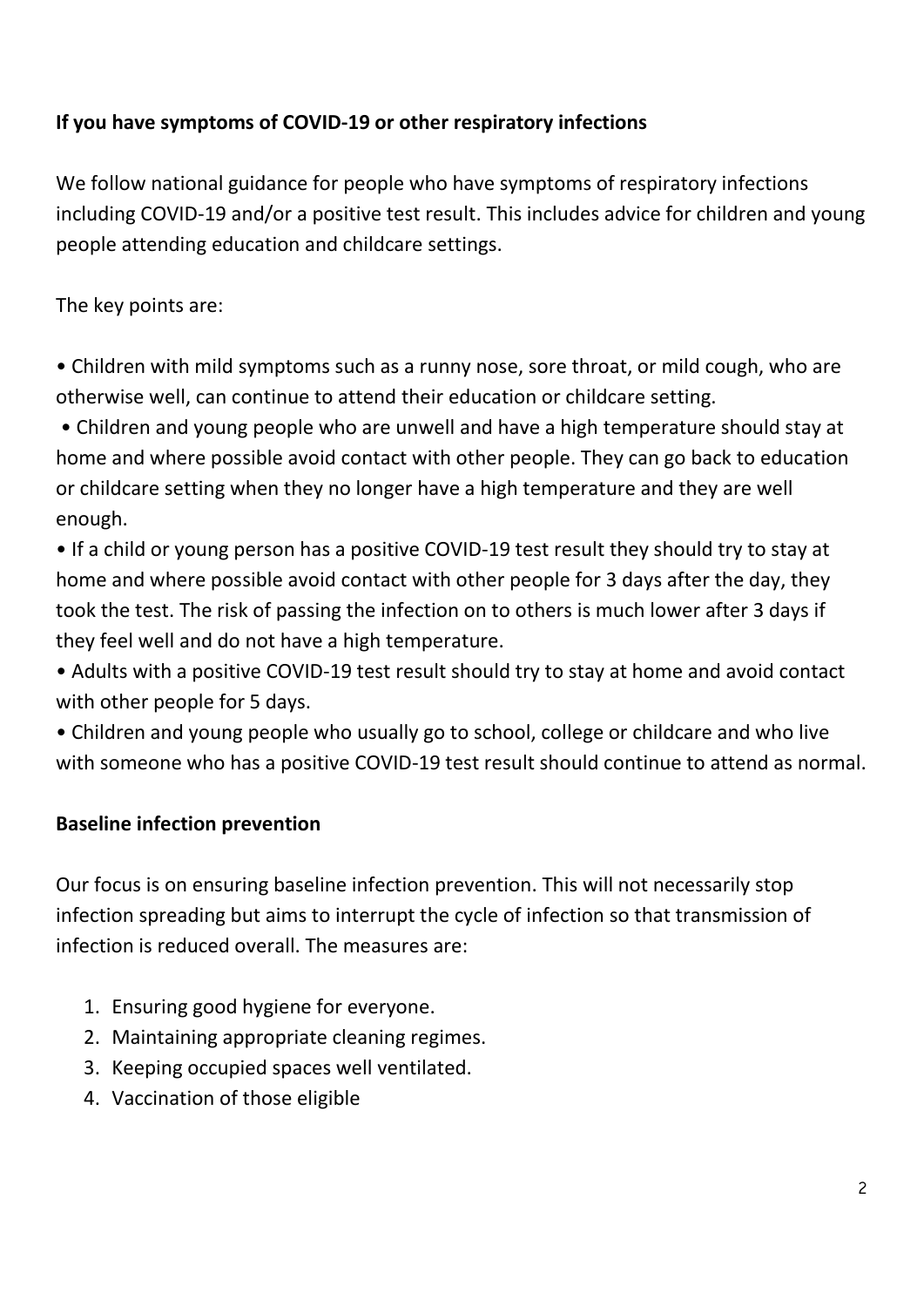## **1. Ensuring good hygiene for everyone.**

**Hand hygiene:** Frequent and thorough hand cleaning should be practiced. This can be done with either soap and water or hand sanitiser. Students should use hand sanitiser as they enter and exit the building, and they should wash their hands after using toilet facilities.

**Respiratory hygiene:** Staff and students should follow the 'catch it, bin it, kill it' approach.

**2.** 



Germs spread easily. Always carry



tissues and use them to catch your cough or sneeze.



Germs can live for several hours on tissues. Dispose of your tissue as soon as possible.





Hands can transfer germs to every surface you touch. Clean your hands as soon as possible.